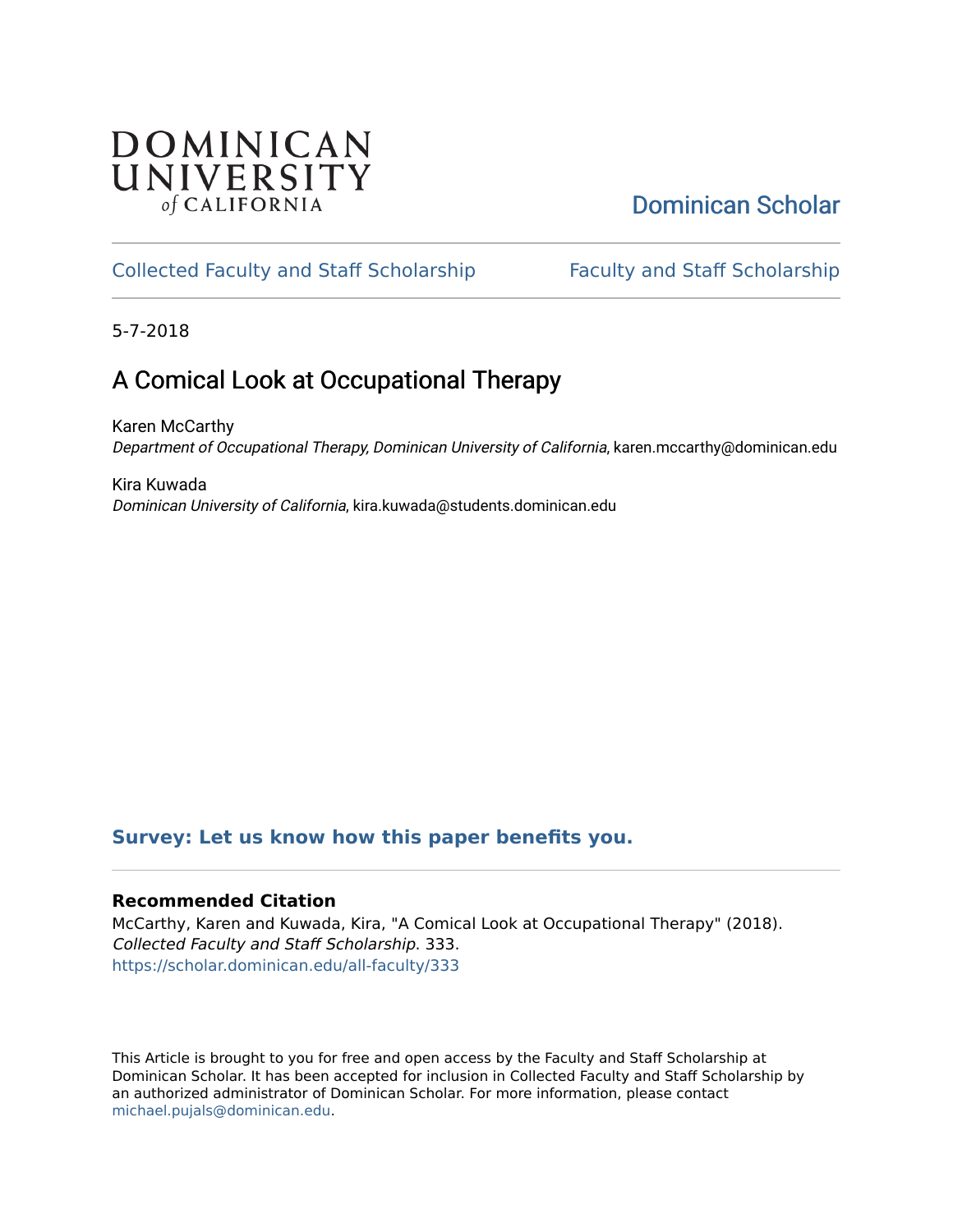## **OT** Perspectives

# **A Comical Look at Occupational Therapy**

**Text: Karen McCarthy<br>Comics: Kira Kuwada<br>Quad December 1986 Comics: Kira Kuwada**

n 2015, I attended the Association of Occupational Therapists of Ireland Conference and was inspired by the keynote address given by Sue Baptiste, MHSc, OT(C). Baptiste explored how she viewed the profession of occupational therapy as moving away from its roots in occupation and becoming more reductionistic in its practice. The profession of occupational therapy has seen many paradigm shifts—from a paradigm of occupation, to a mechanistic paradigm, and then toward a contemporary paradigm, which embraces (1) emphasizing the importance of occupation to health and well-being, (2) recognizing occupational problems and/or challenges as the focus of occupational therapy, and (3) using occupation to improve health status (Kielhofner, 2009).

To keep the profession steered toward its core value of occupation, Baptiste mentioned the value of satire, which through literature or art can use sarcasm, ridicule, or irony to effect social change and show the flaws in organizations or professions, including occupational therapy.

When I was an occupational therapy student, I viewed the profession through rose-tinted glasses. I was inspired by our altruistic history and our ethos of champions using occupation to affect the health and well-being of persons, communities, and families. As I continued into my career as a clinician and an educator, I found myself confronted with examples of where the values of our profession were not reflected in actual practice. I was seeing more assessment and rote tasks than meaningful occupations.

As an educator, I want to empower my students to be critical of their own profession even before they enter it. As part of one undergraduate pre-occupational therapy course, "Occupation as Therapy," I ask the students to take or draw a picture of what they think embodies occupational therapy. One student drew a comic illustrating an occupational therapy student talking to a friend and trying to explain what occupational therapy was with much frustration, as they assumed it was similar to physical therapy. I saw real creative talent in this student and asked her if she would like to partner with me



#### **22** MAY 7, 2018 • [WWW.AOTA.ORG](http://www.aota.org)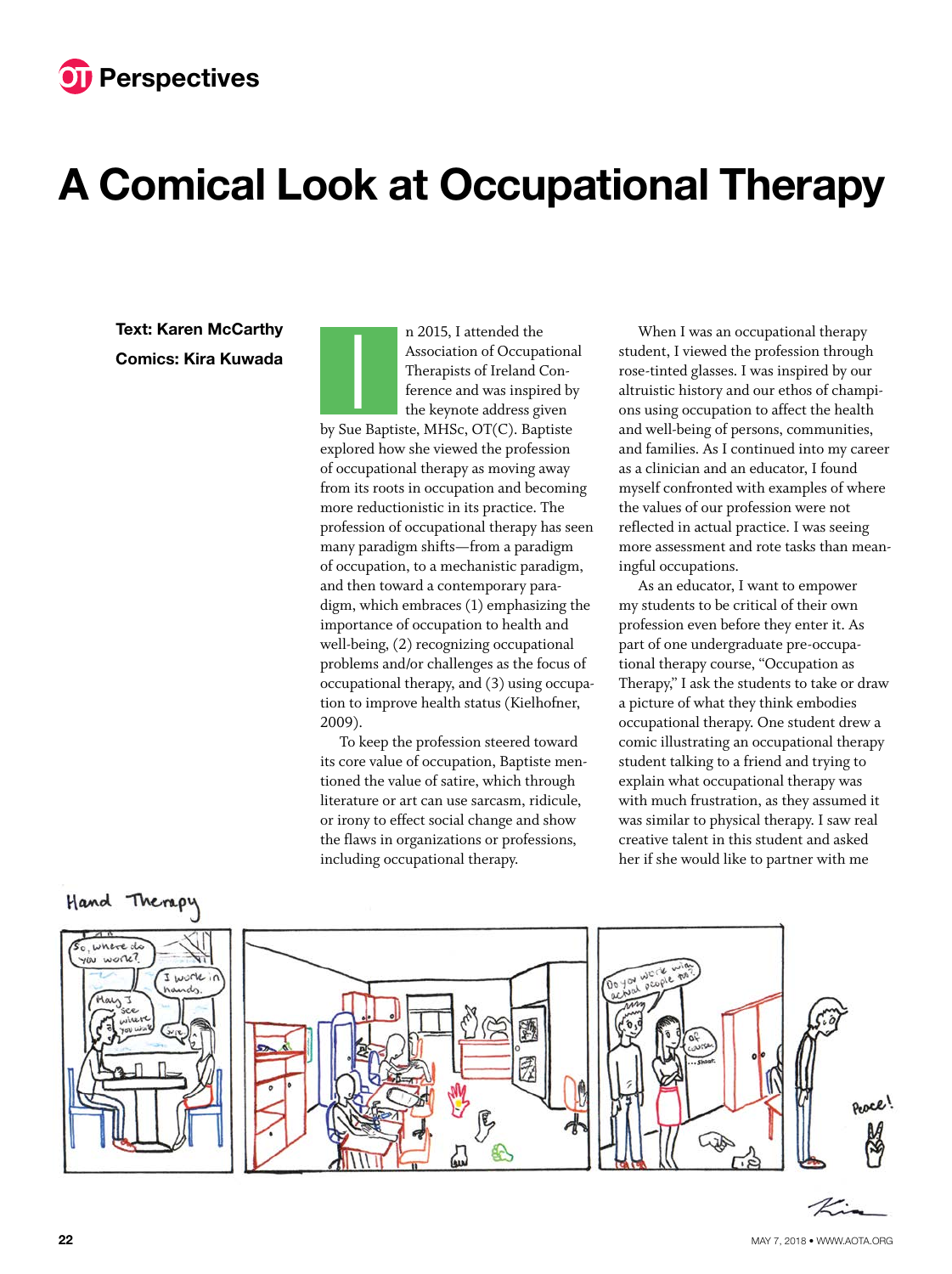

 $500$ 

 $\circ$  $\circ$ 

Ķ

D

ъ c

Hal You think

Japan